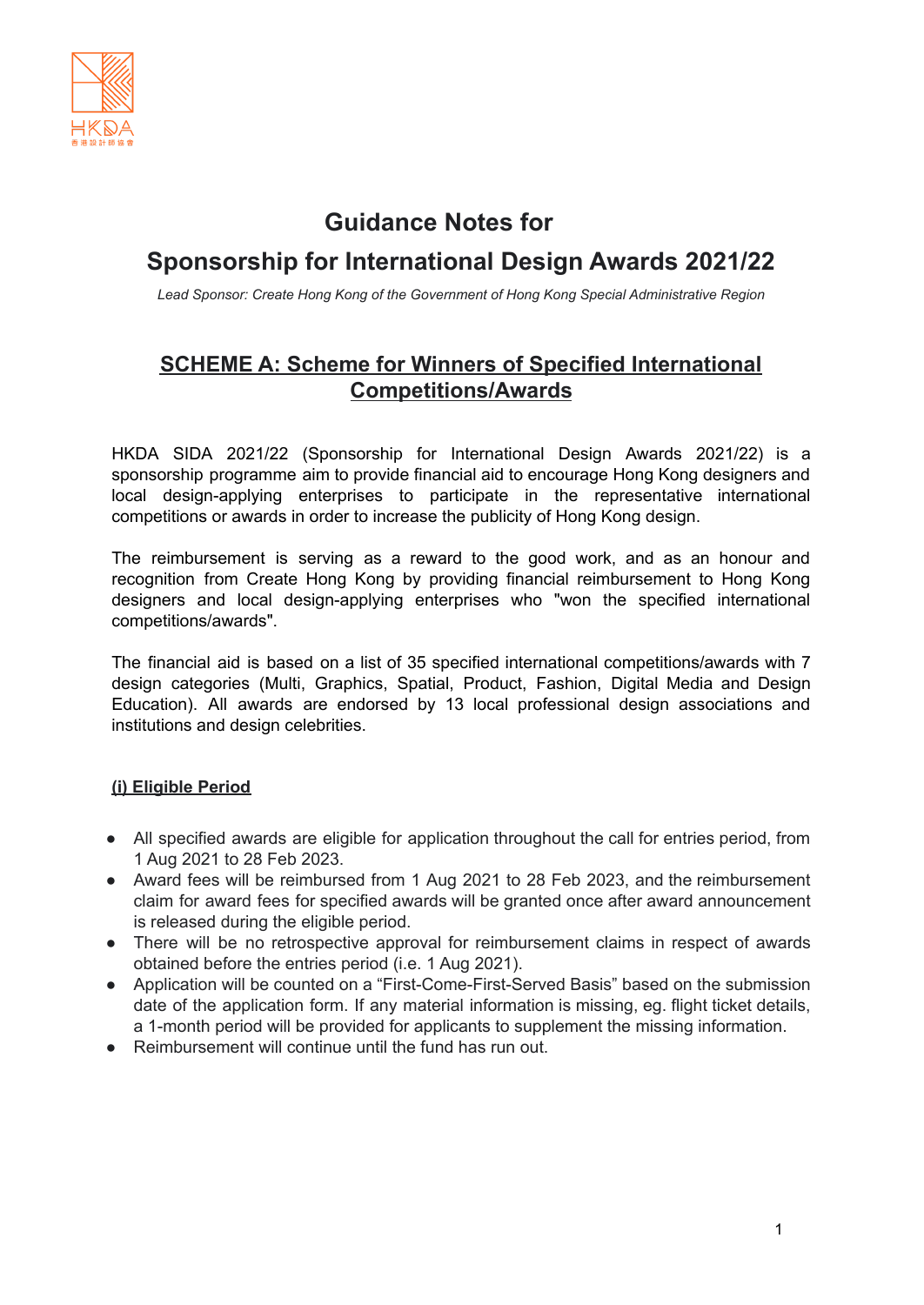

## **(ii) Eligibility**

- All specified awards (please refer to Annex: 35 International Competitions/Awards list) are eligible for application throughout the call for entries period, from 1 Aug 2021 to 28 Feb 2023.
- Individual applicants must be a Hong Kong permanent resident and the holders of Hong Kong 3-star ID cards.
- Design companies or design-applying enterprises must be incorporated in Hong Kong and hold a valid Business Registration Certificate.
- No age-limited is imposed and the applicant is not only limited to design practitioners only. (If the public or design students have the capacity and talents to gain the specific awards, they are warmly welcome to apply too.)

### **(iii) Mechanism**

The scheme is on a "First-Come, First-Served" basis and an applicant, who receives the support from the scheme should undertake to share his/her/its works at the SIDA exhibition and sharing seminars. No application fee will be charged for applying HKDA SIDA 2021/22. Awardees of unlisted competitions/awards in this program will not be considered.

Funding support is given in the form of a lump sum grant. A total sum of the award participation fee of each listed award will be disbursed once an applicant is being awarded as a winner. Each award will be based on its application and award fee to have the reimbursement. An awardee or awardee's representative must attend the award ceremony to receive the award, if no representative showcases in the award ceremony, no reimbursement can be applied. The meaning of "award fee" is the compulsory fee of which the awardee needs to pay in order to get the award such as the winners' promotion fee, the interview fee, the printing fee and etc. for those fees asked by the award organizer with official receipts.

An applicant is required to provide the winner's work name, description, designers / design companies name, information of contact persons including names, addresses, telephone numbers and any related information.

An applicant is required to submit both invoices and receipts for reimbursement claim and issued in the name of the applicant (for representative's flight and accommodation, the payer must be under the name of the applicant and the representative will be the guest name). In order to avoid the double subsidy or duplicated financial support, an applicant needs to sign a guarantee that he/she/it has not gained any other funding sources while applying the same specified international award in the same year using the same design.

#### **< Reimbursable items >**

- 1) Entry fee
- 2) Taxation
- 3) Courier fee
- 4) Publication fee (Winners Package)
- 5) Exhibition fee